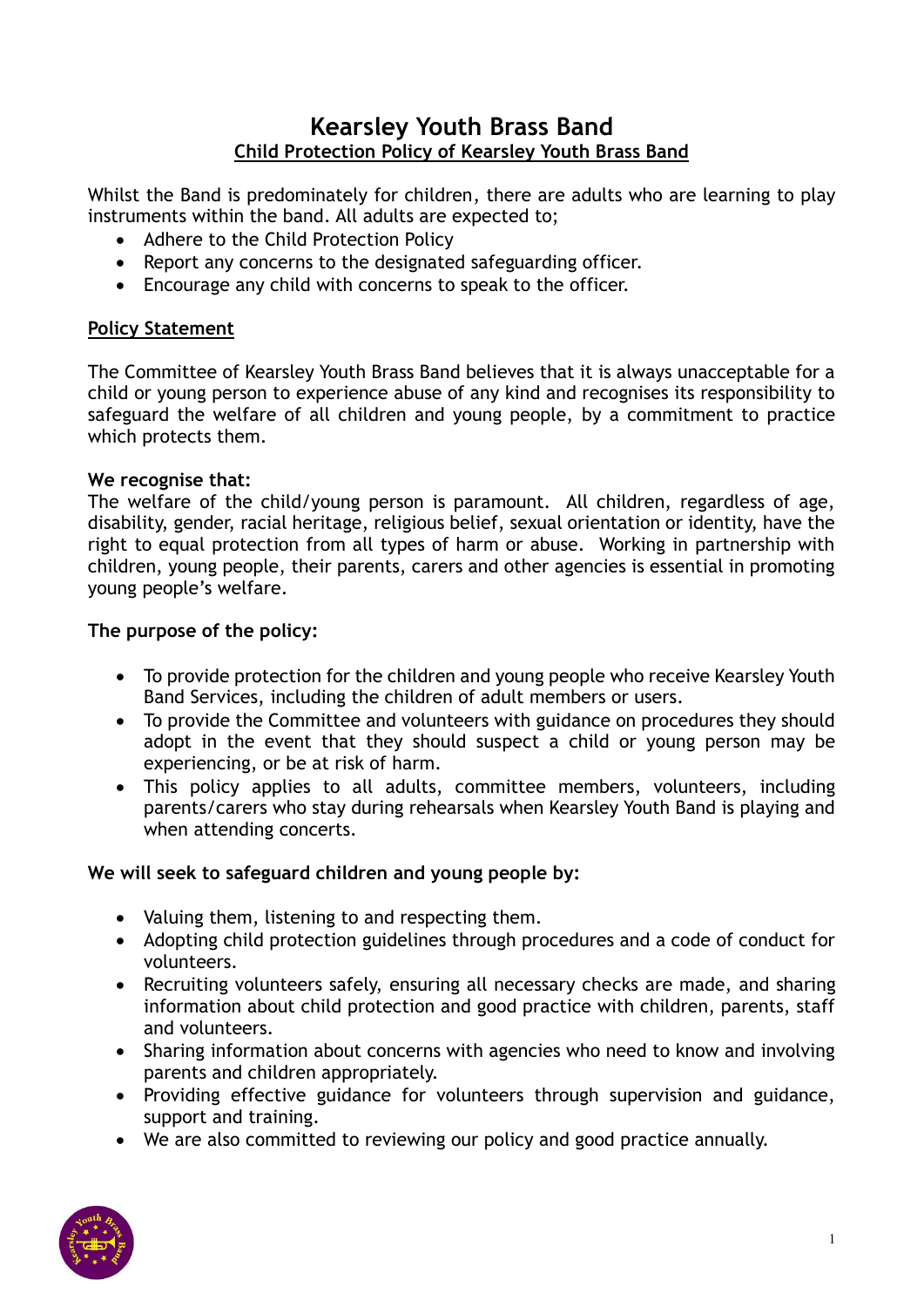### **Policy and Procedures**

### **1.0 Aims and Objectives:**

This policy ensures that all our volunteers (and any future volunteers and band members) are clear about the action necessary with regard to a child protection issue. Its aims are:

- To raise the awareness of all volunteers and identify responsibility in reporting possible causes of abuse.
- To ensure effective communication between all volunteers when dealing with child protection issues.
- To establish the correct procedures for those who encounter an issue of child protection.
- To identify a named committee member to take responsibility for child protection issues.

### **2.0 Definitions of an Abuse:**

It is important that all our volunteers are aware of the different types of abuse and are able to recognise the signs. These are important to know as any action taken by the Police, Social Services, etc. will be based on the four broad definitions of abuse: physical, emotional, sexual and neglect

**Physical Abuse:** may involve hitting, shaking, throwing, poisoning, burning or scalding, drowning, suffocating, or otherwise causing physical harm to a child.

**Signs to look for:**

- Unexplained bruising, marks or injuries
- Bruises, which reflect hand marks or fingertips
- Cigarette burns
- Bite marks
- Broken bones
- Scalds
- Running away

## **Changes in behaviour which can also indicate physical abuse may include:**

- Fear of parents being approached for an explanation
- Aggressive behaviour or severe temper outbursts
- Flinching when approached or touched
- Reluctance to get changed, for example wearing long sleeves in hot weather
- Depression
- Withdrawn behaviour

**Emotional Abuse:** is the emotional ill-treatment of a child such as to cause severe or persistent adverse effects on the child's emotional development. It may involve someone telling children that they are worthless or unloved, inadequate, or valued so far as they meet the needs of another person. It may feature inappropriate expectations being

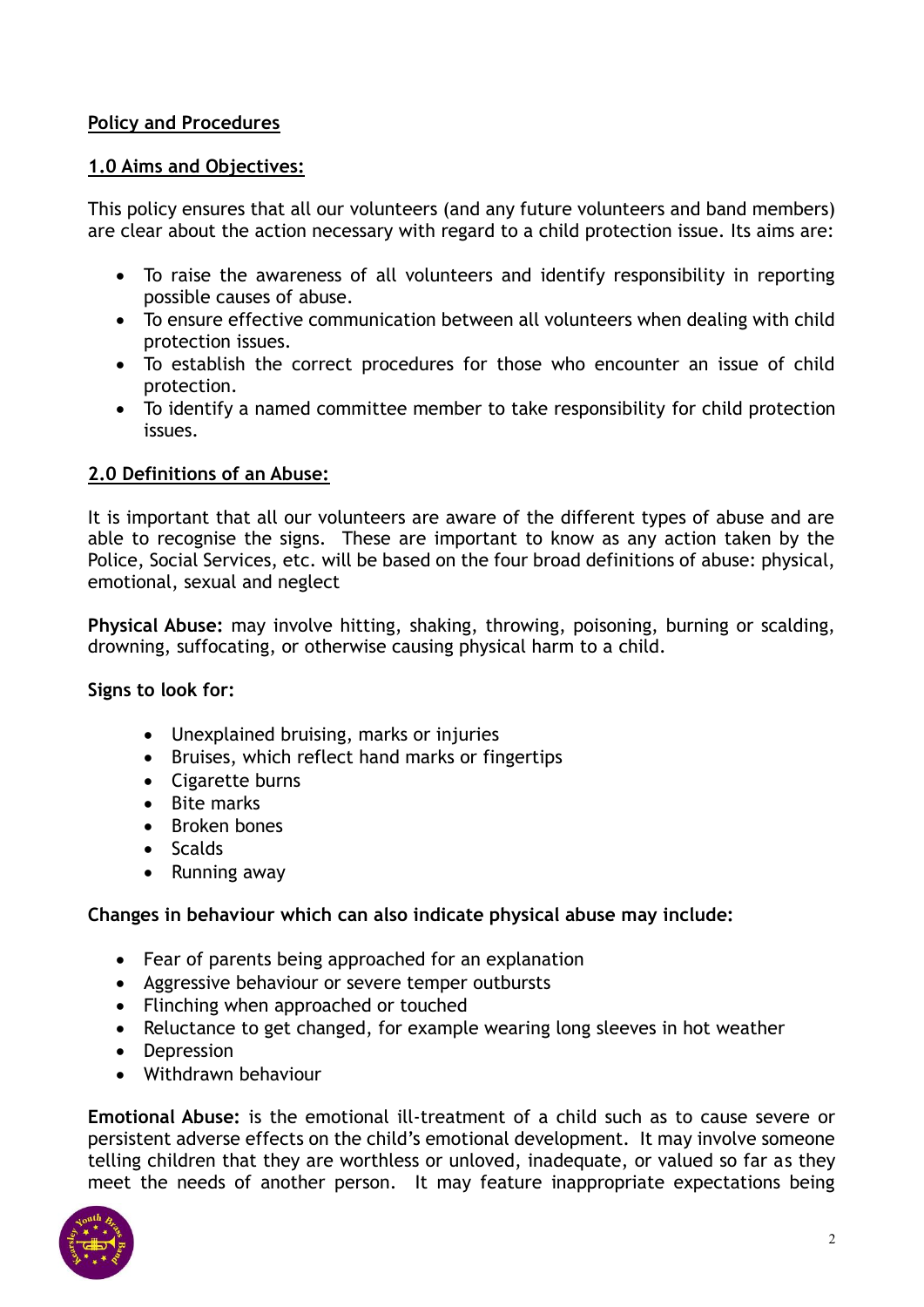imposed on children. Children may frequently feel frightened or in danger. Some level of emotional abuse is involved in all types of ill-treatment of a child, though it may occur alone.

### **Signs to look out for:**

- A failure to thrive and grow
- Sudden speech disorders
- Developmental delay, either in terms of physical or emotional progress

#### **Changes in behaviour which can also indicate emotional abuse may include:**

- Neurotic behaviour, e.g. hair twisting, rocking
- Being unable to play
- Fear of making mistakes
- Self-harm

**Sexual abuse:** involves forcing or enticing a child to take part in sexual activities, whether the child is aware of what is happening or not. The activities may involve physical contact, including penetrative or non-penetrative acts (e.g. rape etc.). They may involve noncontact activities, such as involving children looking at, or in the production of, pornographic material or watching sexual activities, or encouraging children to behave in sexually inappropriate ways.

### **Signs to look for:**

- Pain or itching in the genital/anal areas
- Bruising or bleeding near genital/anal areas
- Sexually transmitted disease
- Vaginal discharge or infection
- Stomach pains
- Pregnancy

Changes in behaviour, which can also include sexual abuse may include:

- Fear of being left with a specific person or group of people
- Sexual knowledge, which is beyond their age or development level
- Sexual drawings or language
- Self-harm or mutilation, sometimes leading to suicide attempts
- Substance or drug abuse
- Suddenly having unexplained sources of money
- Not being allowed to have friends (particularly in adolescence)
- Acting in sexually explicit way towards adults
- Eating problems, such as anorexia or overeating
- Having nightmares
- Sudden or unexplained changes in behaviour

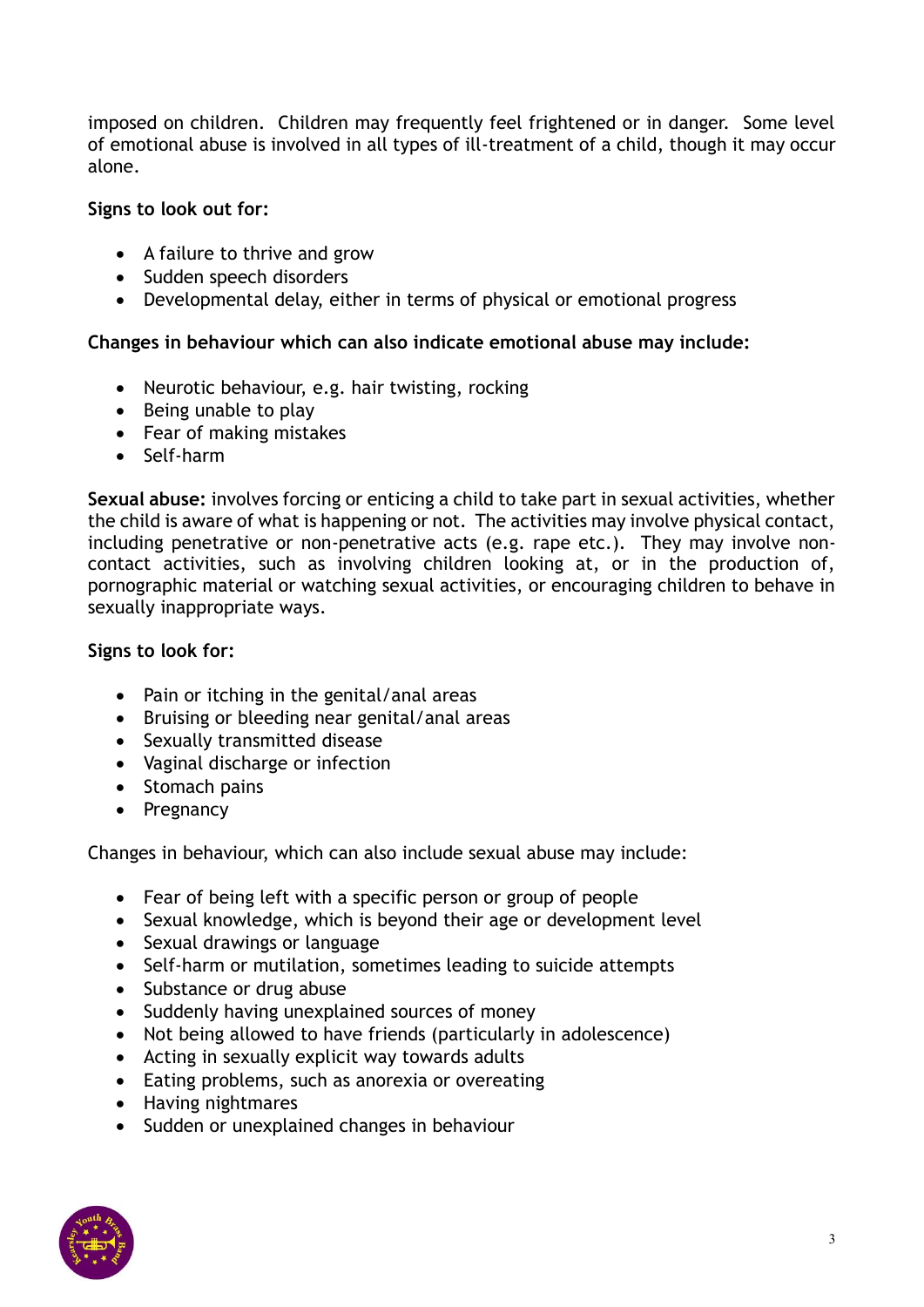**Neglect:** is the persistent failure to meet a child's basic and/or psychological needs, likely to result in the serious impairment of the child's health or development. It may involve a parent or carer failing to provide adequate food, shelter and clothing, failing to protect a child from physical harm or danger, or the failure to ensure access to appropriate medical care. It may also include neglect of, or unresponsiveness to, a child's basic emotional needs.

#### **Signs to look out for:**

- Running away
- Constant hunger, loss of weight including stealing food from other children
- Poor personal hygiene
- Inappropriate dress for the conditions
- Untreated medical problems

### **3.0 Procedures**

If a child should make a disclosure to a volunteer within our group or should a volunteer recognise/identify possible signs of abuse, then the following actions should apply:

#### **If a child talks to you about abuse or neglect:**

Tell the child they are not to blame and that it was right to tell.

Reassure the child but do not make any promises of confidentiality, which may not be feasible in the light of subsequent developments. Explain early on that the information will need to be shared and what you will do next (as simply as possible).

**Do not** show disgust or anger.

**Do not** ask direct questions – who, what, where, when.

**Do not** stop the free recall of significant events.

**Do not** ask the child to repeat their account to anyone else.

**Do not** put word into the child's mouth by suggesting what has happened and by whom.

Take what the child says seriously, recognising the difficulties in interpreting what a child who has speech or language difficulties says.

Keep calm and even if you find what they are saying difficult or painful, keep listening.

Make a full record of what has been said, heard and/or seen as soon as possible using the child's own words. Record the facts clearly, including details of the child, date, time, parties involved, action taken and any referrals made to statutory agencies.

Do not contact or confront the individual who is alleged to be responsible. Inform the Named Child Protection Officer within the group of this incident. They will report any concerns to the relevant agency.